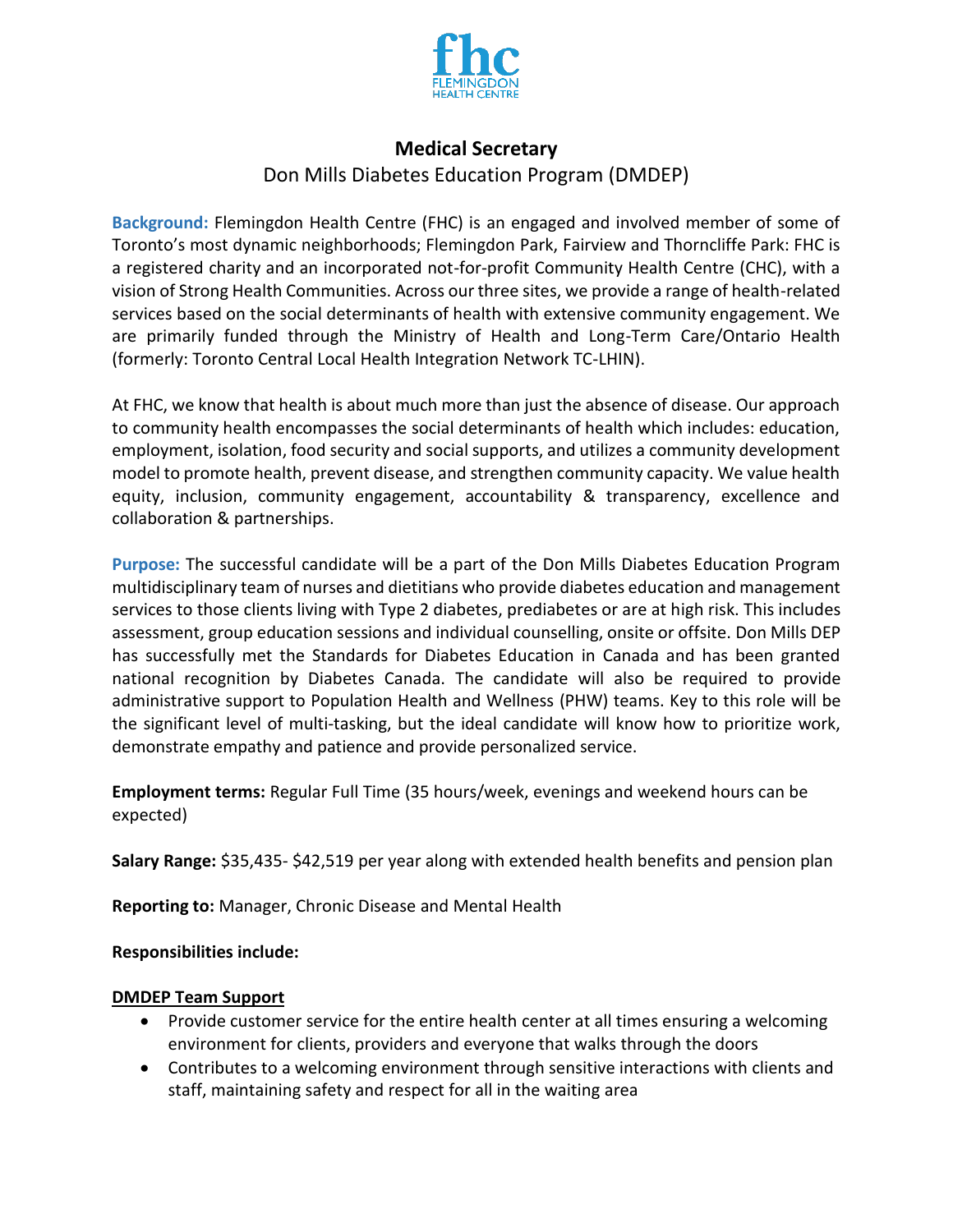

- Address inquiries and provides information, directs individuals to appropriate area or connects them with appropriate staff, program and/or service as required
- Collate service/program evaluation and statistics data and prepare monthly/ quarterly reports; create personal development groups for onsite and offsite programs
- Maintain client records, resource and referral directories
- Coordinate referrals, interpreter bookings, group session registration, program room booking, etc.
- Schedule and maintain client appointments, program activities and arrangements with community partners
- Prepare and organize flyers, brochures, posters, display materials, slides and other presentation materials, as well as samples and hand-outs both for internal and external events
- Order office and program supplies, including program snacks; maintain the organization and inventory of supplies and educational resources; track TTC usage
- Coordinate team members' schedules and meeting arrangements; prepare meeting minutes
- Support outreach effort and program promotion among various stakeholders

## **PHW Team Support**

- Draft, format, edit/proof, copy, collate and distribute materials and, where appropriate, coordinate the translation of documents
- Registers new clients and support PDG encountering with the Population Health and Wellness Team
- Support the development, updating and quarterly dissemination of the quarterly brochure
- Act as a point of contact for internal and external inquiries via phone and e-mail including, as appropriate, responding to inquiries from the program participants and health service providers which may be of an urgent and sensitive nature
- Assist the Program Team in the day-to-day duties of program administration
- Support the outreach efforts and program promotion among various stakeholders
- Other duties as directed by Manager or designate

## **Qualifications, Skills and Proficiencies:**

- High school diploma or equivalent. Post-secondary education is preferred
- Two to five years administrative experience in a healthcare setting
- Proficiency in Microsoft Office Word, Excel, PowerPoint, Publisher, Outlook
- Demonstrated skill in data entry and report writing
- Experience in PSS (electronic medical record system) an asset
- Demonstrated sensitivity to working in a culturally diverse environment
- Ability to communicate in languages other than English an asset
- Excellent communications skills, both written and verbal
- Excellent organizational and coordinating skills to respond to fluctuating workloads